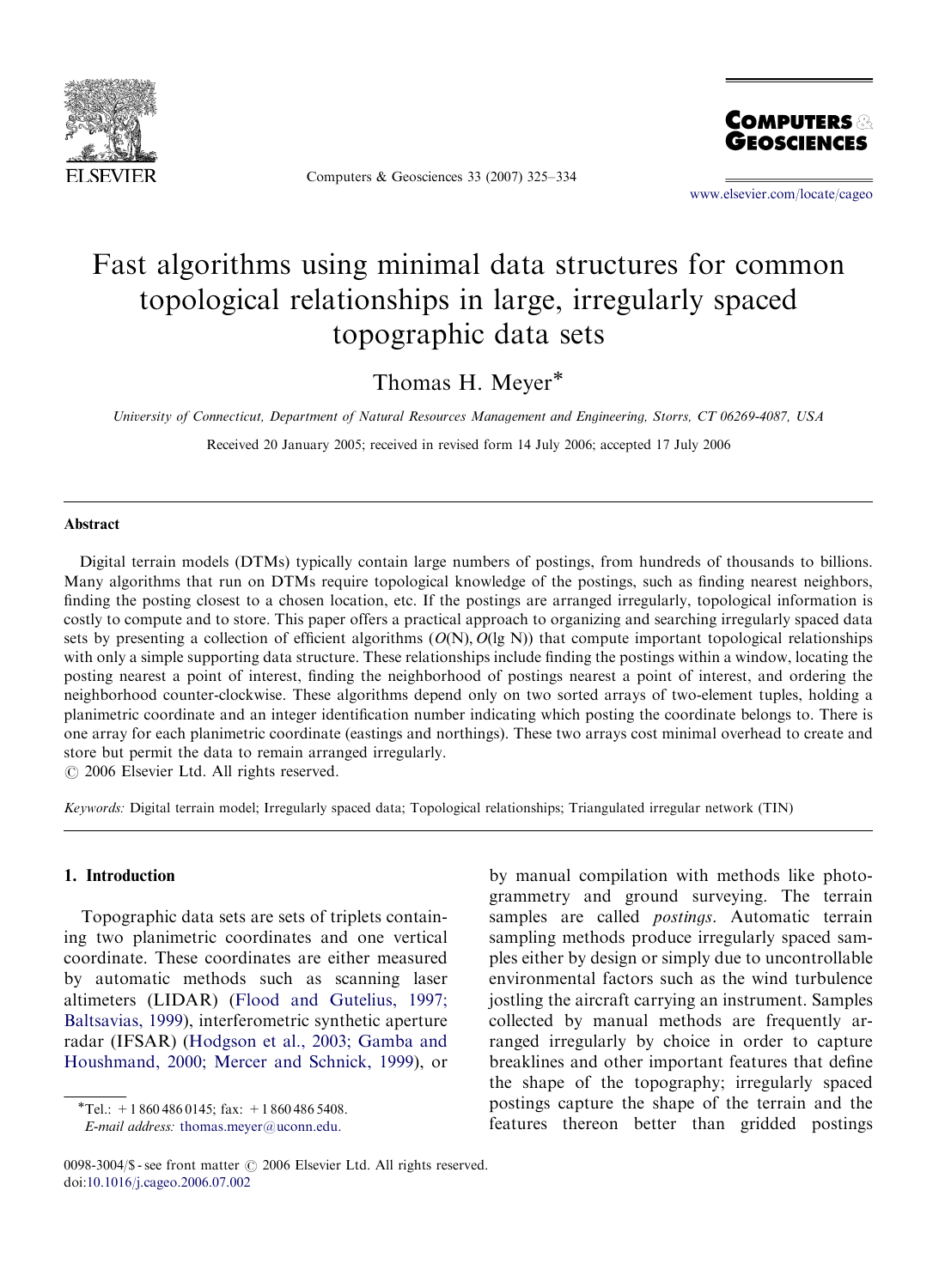([Makarovic, 1977; Gould, 1981; Douglas, 1986](#page--1-0)). Additionally, some applications require irregularly spaced data. For example, the US National Geodetic Survey maintains a database of highaccuracy survey control markers and provides webbased applications that allow a user to query the database to find all markers within a certain distance of a point of interest. The published coordinates of these markers must not be changed by their representation in the database; they must remain irregularly spaced. Also, gridding the data can impede feature detection ([Cooper and Cowan,](#page--1-0) [2004](#page--1-0)). Digital terrain models employing irregularly spaced postings are common and useful; the triangulated irregular network (TIN) is probably the most common example of the type.

Many terrain analysis algorithms depend on the topological relationships between the postings. In particular, many algorithms require neighborhoods of postings that are close to one another in some sense. For example, the computation of gradients [\(Meyer et al., 2001\)](#page--1-0), curvature [\(Shary, 1995; Ozkaya,](#page--1-0) [2002\)](#page--1-0), semi-variograms ([Isaaks and Srivastava,](#page--1-0) [1989\)](#page--1-0), kriging ([Hessami et al., 2001\)](#page--1-0), roughness metrics ([Philip and Watson, 1986](#page--1-0)), cluster analysis [\(Gebhardt, 2001\)](#page--1-0), feature recognition ([Cooper and](#page--1-0) [Cowan, 2004](#page--1-0)), and fractal dimensions ([DeCola,](#page--1-0) [1989; Cheng, 1999](#page--1-0)) are defined over neighborhoods. For gridded data, two typical neighborhoods are the four cardinal postings around the point of interest or the cardinal postings plus the diagonals. For irregularly spaced data, the situation is less clear. One popular way to determine sets of nearest neighbors for irregularly spaced data is to construct the Delaunay tessellation of the postings. Then, for some posting  $p$ , take the nearest neighbors of  $p$  to be those postings that share an edge in the tessellation with  $p$ . This solution is elegant and satisfies the goal of ''letting the data speak for themselves'' [\(Gould,](#page--1-0) [1981\)](#page--1-0), but a Delaunay tessellation requires considerable time to compute and space to store. These problems can be intractable given the size of many topographic data sets. For example, as of the time this article was written, at least one commercial LIDAR sensor can collect samples at 70 000 Hz with sub-meter posting spacing [\(Optech, 2003\)](#page--1-0). At this rate, a one-hour flight of this sensor would collect more than  $2.5 \times 10^8$  samples.

The time needed to compute the inherent topology of data sets as large as these would be prohibitive to most users. Therefore, large topographic data sets are usually gridded and the resulting loss of accuracy is simply accepted. This paper offers an alternative, a way to have the accuracy of irregularly spaced data without unacceptable computational and storage burdens of complicated data structures such as Delaunay tessellations [\(Mortenson, 1985, p. 317](#page--1-0)), quadtrees ([Samet, 1990; de Berg et al., 1998](#page--1-0)), k-d-B-Trees ([Bentley, 1975; Robinson, 1981](#page--1-0)), hB-Trees [\(Lomet](#page--1-0) [and Salzberg, 1989, 1990\)](#page--1-0) or R-Trees ([Guttman,](#page--1-0) [1984](#page--1-0)); see [Nievergelt and Widmayer \(1991\)](#page--1-0) for a survey. This paper presents several simple and efficient algorithms that compute the basic topological relationships needed for algorithms requiring neighborhoods for inputs. These algorithms depend only on two simple data structures, namely, two sorted arrays.

### 2. Supporting data structure

The following discussion depends on sets and the elements thereof. The *i*th element of a set  $P$  is denoted  $P_i$ . Conversely, we denote that element itself with  $p^i$ . Thus,  $P_i = p^i$ .

An individual postings is typically a set of values including three spatial coordinates plus other ancillary information such as an intensity value, a time stamp, a return number, etc. Define a posting to be a set  $p^i = \{e^i, n^i, u^i, \alpha^i, \beta^i, \ldots\}$ , where  $e^i, n^i, u^i \in$ R are the posting's easting, northing, and height (up) coordinates, respectively.  $\mathbb R$  denotes the set of reals, and  $\alpha^i$ , etc. are additional attribution fields holding ancillary information of no particular type. Let  $p_e^i$ ,  $p_n^i$ ,  $p_u^i$  denote the easting, northing, and up coordinate of posting  $p^i$  and  $P = \{p^1, \ldots, p^N\}$  denote the given posting data set. Thus,  $P_{i,e}$  is the easting of  $p^{i}$ . Define the index set over P to be  $I = \{1, \ldots, N\}$ .

Our strategy is to decompose  $P$  into three arrays. One of the arrays,  $N$ , is a sorted array of northings together with an index indicating which posting that northing came from.  $\mathscr E$  is a sorted array of eastings together with an index into  $\mathcal N$  indicating which northing that easting was paired with. The last array,  $\mathscr{P}$ , contains the attribution fields of P plus an index into  $\mathscr{E}$ , thus forming an index loop: knowing an easting leads to the northing associated with that easting; knowing a northing leads to the attribution information and a pointer to the associated easting; and knowing a posting leads to its easting. Therefore, given any tuple in any of  $\mathscr{E}, \mathscr{N}, \mathscr{P}$  allows the entire original posting to be reconstructed. For notation, let  $\mathcal{N}_i = \{n^i, \eta^i\}$ , meaning  $\mathcal{N}_i$  is the *i*th tuple of the sorted northing array,  $n^i$  is the northing coordinate